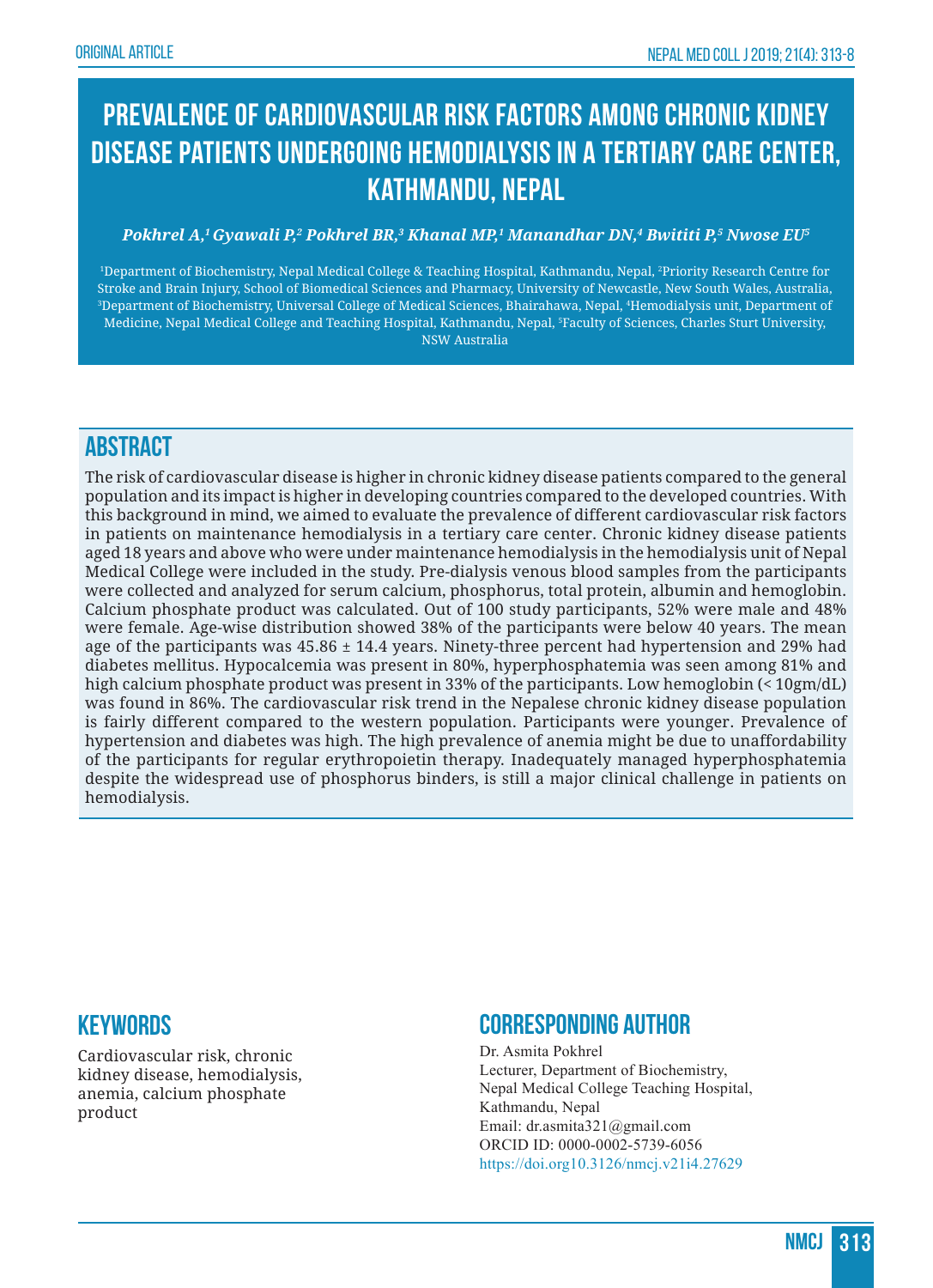### **INTRODUCTION**

Chronic kidney disease (CKD) is a global epidemic with more than a million people on dialysis or with a functioning graft worldwide.1 Global prevalence of CKD in the general population is  $13.4\%$ ,<sup>2</sup> while it is reported as 10.6% in Nepal.<sup>3</sup>

The rationale of dialysis is removing toxic nitrogenous waste products and excess fluid from the body and correcting acid-base disorders. Apart from urea, creatinine, albumin, total protein, sodium, potassium; abnormal levels of hemoglobin (Hb), calcium (Ca) and phosphorus (P) in blood have been identified as predictors of survival in patients undergoing maintenance hemodialysis.4 Moreover, age, hypertension, diabetes and physical inactivity are considered as the major contributors of cardiovascular disease (CVD) in hemodialysis patients.5

Anemia, a common complication seen in hemodialysis patients is associated with increased risk for cardiovascular morbidity and mortality. Possible explanations include reduction in tissue oxygenation, increase in cardiac output, reduction in the capacity for exercise and left ventricular hypertrophy. Moreover, anemia reduces patients' quality of life and contributes to shortened life span.<sup>6,7</sup>

Hyperphosphatemia has long been suggested as an independent risk factor for all-cause and cardiovascular mortality in CKD patients and lowering serum P levels were found to improve clinical outcomes.8 Similarly, elevated calcium phosphate product (Ca x P) has been linked with CVD complications in later stages of CKD in many studies. Possible mechanisms include vascular calcification, endothelial dysfunction, myocardial hypertrophy and cardiac malfunctions.9 However, in many cross-sectional and longitudinal studies, vascular calcification did not correlate with Ca x P or serum Ca or P.<sup>10,11</sup>

CKD is associated with huge economic burden and the impact of this burden is disproportionately high in low-income countries like Nepal where the most important risk factors for CKD, hypertension and diabetes mellitus, are rising.12 Diabetic nephropathy is the commonest cause of endstage renal disease (ESRD) in the USA followed by hypertensive nephropathy.13 A systemic review has shown the pooled prevalence of CKD is 10.1% in the general population, 24.7% in hypertensive, and 16.6% among diabetes mellitus patients in Africa.14

Due to poverty and poor education, the burden posed by complications of CKD is more in developing countries.15 Hence, the clinical scenario of dialysis patients in economically

constrained countries like Nepal may be different from the developed countries with strong economies sufficient enough to meet the challenges posed by CKD. With this background in mind, we aimed to evaluate the prevalence of different cardiovascular risk factors in CKD patients on hemodialysis in a tertiary care center.

# **MATERIALS AND METHODS**

Ethical approval was obtained from the Institutional Review Committee of Nepal Medical College Teaching Hospital (NMCTH), Kathmandu, Nepal. A hospital-based descriptive crosssectional study was conducted from September to December 2017 among 100 patients. CKD patients aged 18 years and above, who were under maintenance hemodialysis in the hemodialysis unit of NMCTH, were included in the study. Patients were explained about the study and verbal consent was taken. Convenient sampling technique was used. Pre-dialysis venous blood samples were collected from the participants following standard aseptic protocol and serum were analyzed for Ca, P, total protein and albumin by dry chemistry using Vitros 250. Ca x P was calculated. Hb was estimated in coulter counter, Sysmex XS-500i. Serum Ca level <9mg/ dL was considered low and between 9-11mg/ dL was considered normal. Similarly, serum P >4.5mg/dL was considered high. Ca x P >55 mg $^2\prime$ dL2 was considered high. Hb level <10gm/dL was considered low, serum total protein <6gm/dL and albumin <3.5gm/dL were considered low.16 Other demographic and medical details were noted from the patients' medical records on the day of sample collection. Data were analyzed using Epi Info 7. Descriptive statistical tools were employed. The mean and standard deviation of numerical data were calculated, both overall and gender-wise. Prevalence of CVD risk factors was expressed as percentages.



**Fig. 1:** Age wise distribution of the study participants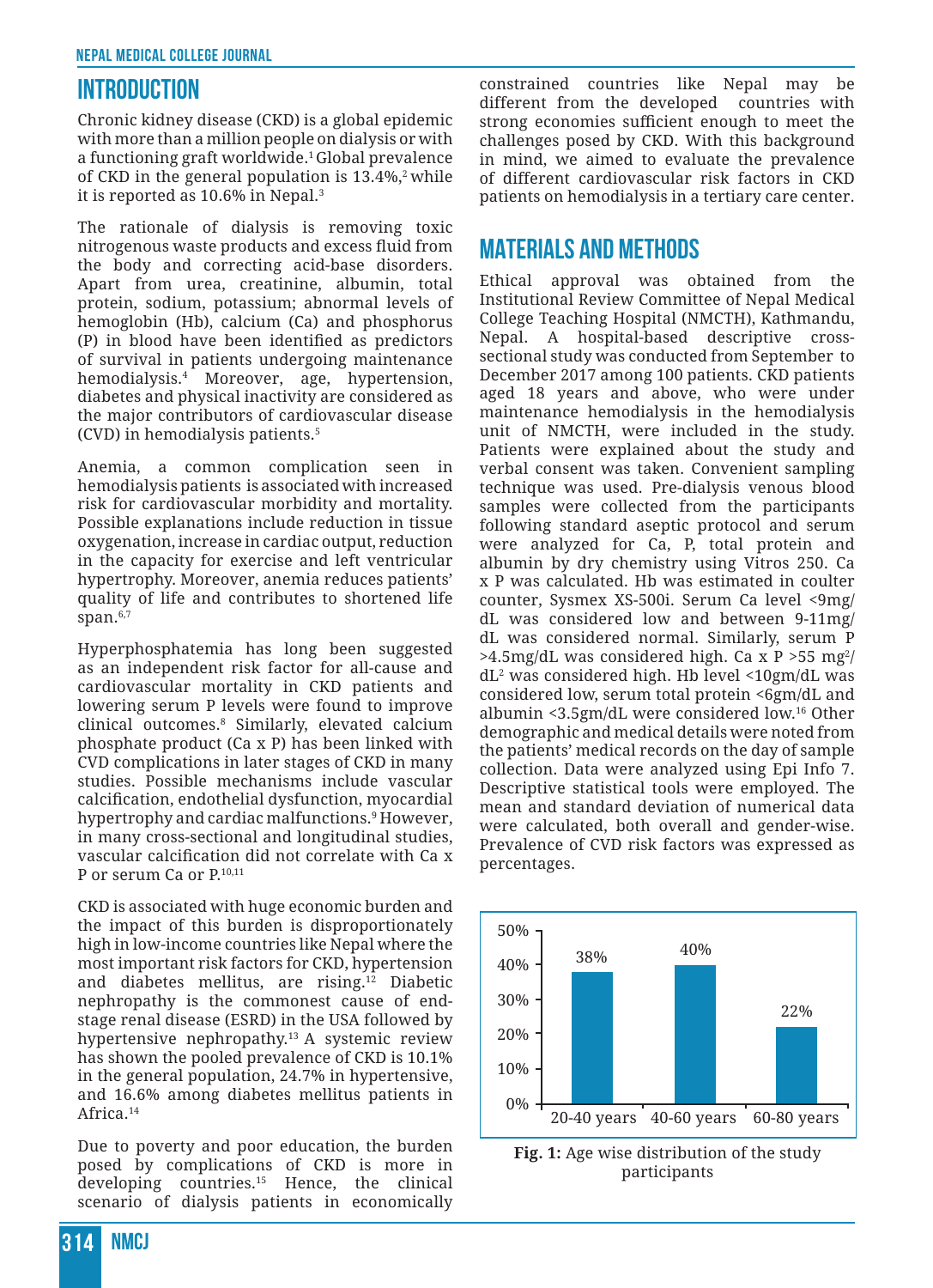| Table 1: Demographic and clinical data of the study participants |                     |                 |                   |  |  |
|------------------------------------------------------------------|---------------------|-----------------|-------------------|--|--|
| Mean $\pm$ SD                                                    | Overall $(n = 100)$ | Male $(n = 52)$ | Female $(n = 48)$ |  |  |
| Age (years)                                                      | $45.8 \pm 14.4$     | $45.6 \pm 15.5$ | $46.1 \pm 13.3$   |  |  |
| $Ca$ (mg/dL)                                                     | $7.9 \pm 1.1$       | $7.9 \pm 1.1$   | $8.0 \pm 1.1$     |  |  |
| $P$ (mg/dL)                                                      | $6.1 \pm 1.8$       | $6.2 \pm 1.6$   | $5.9 \pm 1.9$     |  |  |
| Ca X P $(mg^2/dl^2)$                                             | $48.7 \pm 15.3$     | $49.6 \pm 14.8$ | $47.7 \pm 15.8$   |  |  |
| Total Protein (gm/dL)                                            | $5.9 \pm 0.6$       | $5.9 \pm 0.6$   | $5.8 \pm 0.7$     |  |  |
| Albumin $(gm/dL)$                                                | $3.6 \pm 0.4$       | $3.6 \pm 0.4$   | $3.6 \pm 0.4$     |  |  |
| $Hb$ (gm/dL)                                                     | $8.8 \pm 1.8$       | $9.0 \pm 1.9$   | $8.6 \pm 1.8$     |  |  |
| Hematocrit (%)                                                   | $26.8 \pm 5.5$      | $27.1 \pm 5.7$  | $26.4 \pm 5.3$    |  |  |
| Duration of dialysis (months)                                    | $24.1 \pm 17.8$     | $24.4 \pm 19.4$ | $23.8 \pm 16.0$   |  |  |

| Table 2: Comorbidity and habits of the study |
|----------------------------------------------|
| <i>participants</i>                          |

| <b>Prevalence of cardiovascular risk factors</b> |    |  |
|--------------------------------------------------|----|--|
| Hypertension                                     | 93 |  |
| <b>Diabetes</b>                                  | 29 |  |
| Past smoking                                     | 40 |  |
| Past alcohol users                               | 49 |  |

| Table 3: Biochemical profile of the study<br>participants |                                   |                                   |                                     |  |  |
|-----------------------------------------------------------|-----------------------------------|-----------------------------------|-------------------------------------|--|--|
|                                                           | All<br>$(n=100)$<br>$\frac{0}{0}$ | Male<br>$(n=52)$<br>$\frac{0}{0}$ | Female<br>$(n=48)$<br>$\frac{0}{0}$ |  |  |
| Hypocalcemia                                              | 80                                | 43                                | 37                                  |  |  |
| Hyperphosphatemia                                         | 81                                | 45                                | 36                                  |  |  |
| High Ca x P                                               | 33                                | 19                                | 14                                  |  |  |
| Low Hb                                                    | 86                                | 43                                | 43                                  |  |  |
| Low Total Protein                                         | 56                                | 28                                | 28                                  |  |  |
| Low albumin                                               | 38                                | 17                                | 21                                  |  |  |

### **RESULTS**

Among a total of 100 study participants, 52% were male and 48% were female. Age-wise distribution showed 38% of participants were below 40 years. Details are presented in Figure 1.The mean age of the participants was  $45.86 \pm 14.4$  years. The baseline characteristics of the study participants are presented in Table 1.

In terms of participants' clinical history, 40% were past smokers, 49% were past alcohol users while 29% had both habits in the past. Ninetythree percent had hypertension, 29% had diabetes mellitus (Table 2).

Hypocalcemia was present in 80%, hyperphosphatemia was seen among 81% and high Ca x P was seen in 33% of the participants. Hb, total protein and albumin were low in 86%, 56% and 38% respectively (Table 3).

#### **DISCUSSION**

The present study on cardiovascular risk profiling in hemodialysis patients has highlighted some important cardiovascular issues in the Nepalese CKD population. The findings hint towards different demographics and cardiovascular risk trend in our population when compared to the developed countries.

To start with, 38.0% of our participants were under the age of 60. The mean age of the hemodialysis patients in the present study is  $45.86 \pm 14.4$  years. Other studies from Nepal have also revealed mean age of  $42.33 \pm 15$  years,<sup>17</sup> and  $50.92 \pm 17.98$  years,<sup>18</sup> in contrast to 65 years or above, as reported in several larger international studies.<sup>19,20</sup> A study in India also revealed the median age of 43 years among the ESRD patients.<sup>21</sup> The consistent lower age trend for hemodialysis in our country might be attributed to the lack of health promotion and no good access to better health care in terms of early screening, preventing, detecting and managing CKD risk factors such as hypertension or diabetes.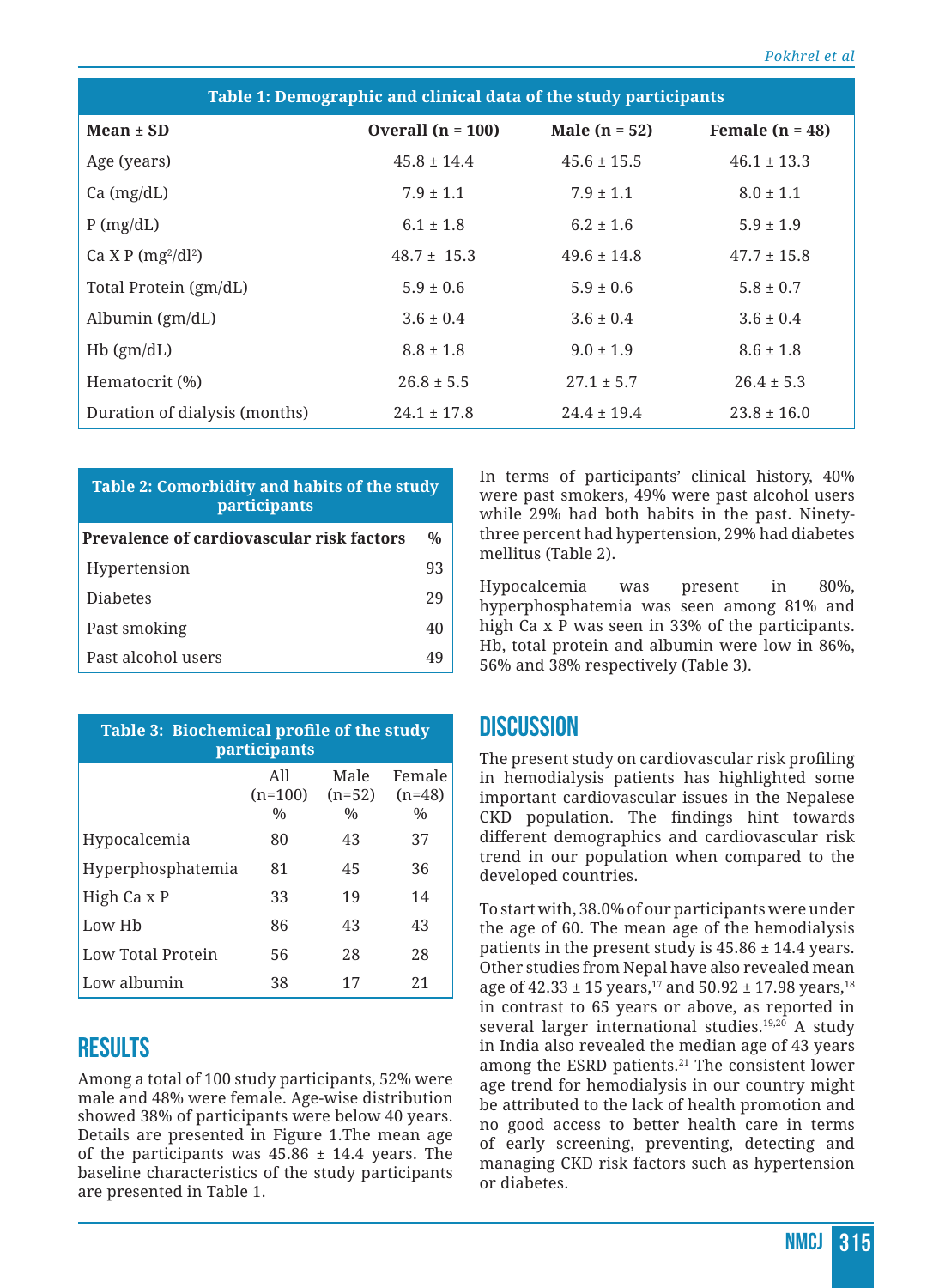The prevalence of hypertension among adults 20 years and above was  $34.0\%$ <sup>22</sup> and that of diabetes among general population of 15 years and above was  $8.4\%$  in Nepal.<sup>23</sup> In the present study, 93.0% of the patients under maintenance hemodialysis had hypertension and 29.0% had diabetes. Other similar studies from Nepal have also reported a high prevalence of hypertension and diabetes in CKD patients,<sup>17,18,24,25</sup> compared to international studies.26-28 Other than limited access to contemporary health care practices, factors such as urbanization, poor dietary habits and sedentary lifestyle, maybe responsible for the increasing prevalence of hypertension and diabetes in the context of Nepal which in turn leads to CKD progressing to ESRD.29

Anemia which is a common complication in dialysis patients is mainly due to reduction in erythropoietin (EPO) concentration. In the present study, 86.0% participants had low Hb (<10gm/dL). The average Hb was  $8.8 \pm 1.8$  gm/dL while the recommended target Hb was 11-13 gm/ dL.30 Though common, such a high prevalence is unexpected especially when they are under maintenance hemodialysis. However, most of the patients in our setting were unable to afford the cost of regular EPO therapy and they preferred blood transfusion for anemia correction. Along with this, inadequate and improper nutrients may also contribute to low Hb. Similar results were obtained in the study conducted at NMCTH back in 2008.17 Nepal Government has offered free dialysis twice a week to the needy CKD patients from 2016 onwards. However, this service does not cover medication cost.<sup>31</sup> Hence, newer health policies which offer coverage for basic medications as well as sufficient dialysis packages for the patients will be much helpful in improvement and management of this critically ill group of patients.

Most of the participants in our study were physically inactive. Physical activity has been recommended by Kidney Disease Outcomes Quality Initiative clinical practice guidelines as part of the management of CVD state in all dialysis patients.32 Various preliminary studies have also attested the positive outcomes of physical activity on CVD mortality in hemodialysis patients.<sup>33</sup> This is intricately linked to the anemic state of most of the patients, as physical inactivity in the anemic state may precipitate dyspnea. Such inter-relationships of CVD risk factors should be properly analyzed and addressed to improve hemodialysis patient status and overall quality of life. Probably, this might be an area of scope for us to work upon to lower the CVD risk burden

in this medically compromised group of dialysis patients in our context.

In the present study, 80.0% had hypocalcemia and 81.0% had hyperphosphatemia inspite of therapy with calcium-containing phosphate binders. This finding gave us enough ground to say that hypocalcemia and/or hyperphosphatemia could have been probable in all of the patients if they were not under medication. The high prevalence of hyperphosphatemia in the present study indicates an area that needs serious attention. However, these findings need validation from large scale studies.

Though considered as an independent predictor of cardiovascular risk, a high Ca x P was found among 33.0% of the participants in the present study. This can be explained by the almost equal prevalence of hypocalcemia (80.0%) and hyperphosphatemia (81.0%) among the patients which resulted into normal Ca x P. Moreover, the clinical utility of Ca x P for cardiovascular risk assessment is still questionable as it lacks a scientific basis. Many studies claim that Ca × P is a grossly oversimplified and scientifically flawed approach to the problem of ectopic calcification.34,35

The cardiovascular risk trend in the Nepalese CKD population is fairly different when compared to western population. Patients are younger and have high prevalence of diabetes, hypertension and anemia. The high prevalence of anemia might be due to insufficient use of EPO, because of poverty. Inadequately managed hyperphosphatemia despite the widespread use of phosphorus binders, is still a major clinical challenge in patients on dialysis.

The observations from this study showed that Ca x P may not be applicable for screening cardiovascular risk in hemodialysis patients, especially given the hypocalcemia/ hyperphosphatemia status that requires calcium supplement and phosphate binders.

Health policies that offer sufficient dialysis and basic regular medications for the dialysis patients will help in effective management of complications of CKD. Incorporation of exercise into the dialysis session may help to lower the CVD risk factors to some extent. Longitudinal and larger-scale studies are recommended.

**LIMITATIONS**: The cross-sectional design of the study, small sample size and lack of comparison group were the limitations of this study.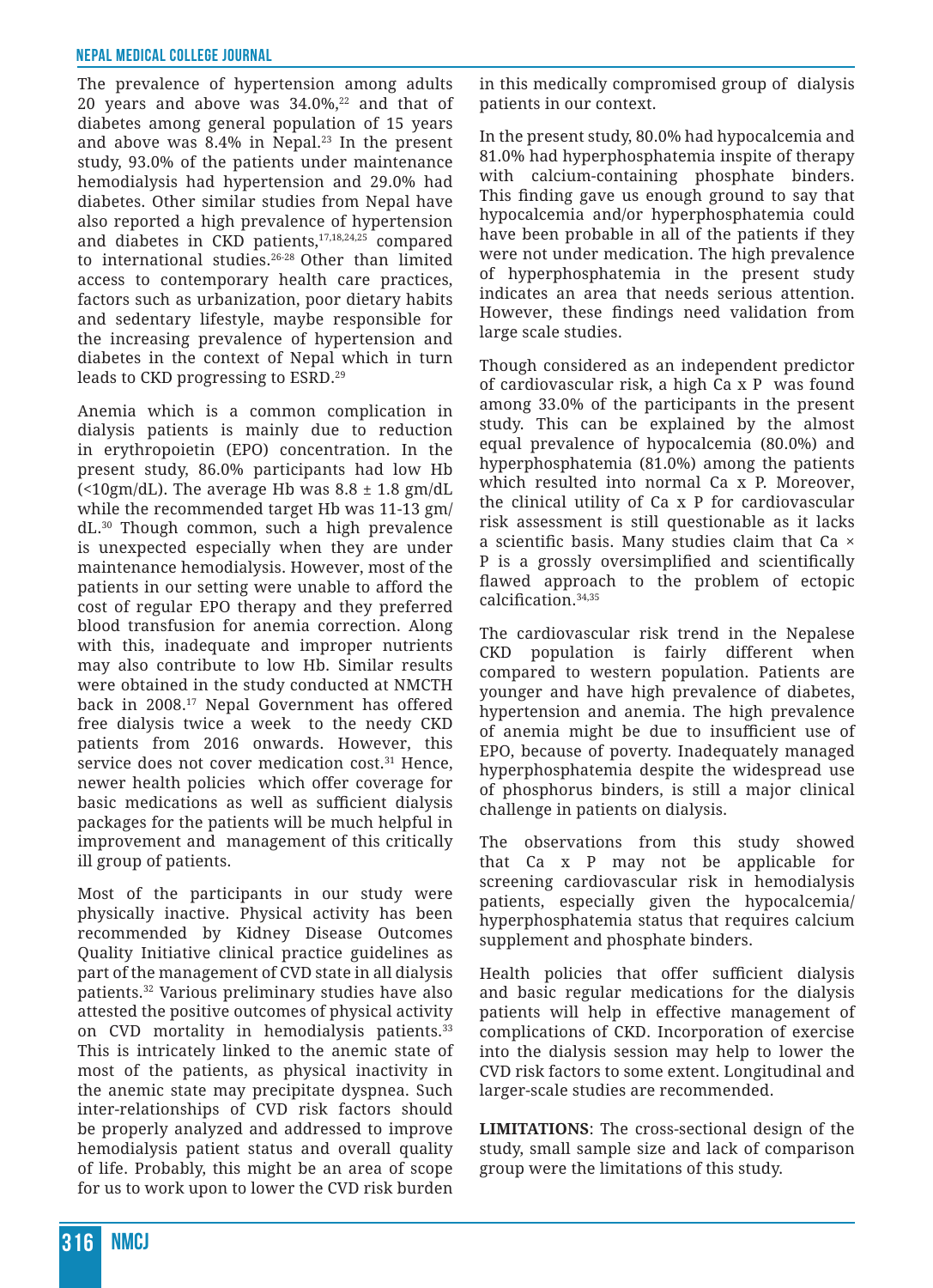# **ACKNOWLEDGEMENT**

Sincere gratitude to all the participants and the staffs of the hemodialysis unit, NMCTH

# **REFERENCES**

- 1. Saran R, Li Y, Robinson B *et al*. US renal data system 2014 annual data report: epidemiology of kidney disease in the United States. *Am J Kidney Dis* 2015; 66: 545.
- 2. Hill NR, Fatoba ST, Oke JL *et al*. Global prevalence of chronic kidney disease - a systematic review and meta-analysis. *PLoS ONE* 2016; 11. e0158765. doi: 10.1371/journal.pone.0158765.
- 3. Sharma SK, Dhakal S, Thapa L *et al*. Communitybased screening for chronic kidney disease, hypertension and diabetes in Dharan. *J Nep Med Assoc* 2013; 52: 205-12.
- 4. Lowrie EG, Lew NL. Commonly measured laboratory variables in hemodialysis patients: Relationships among them and to death risk. *Semin Nephrol* 1992; 12: 276-83.
- 5. Menon V, Gul A, MJ Sarnak. Cardiovascular risk factors in chronic kidney disease. *Kidney Int'l* 2005; 68: 1413-8.
- 6. Pourfarziani V, Ghanbarpour F, Nemati E, Taheri S, Einollahi B. Laboratory variables and treatment adequacy in hemodialysis patients in Iran. *Saudi J Kidney Dis Transpl* 2008; 19: 842-6.
- 7. Eckardt KU. Managing a fateful alliance: anaemia and cardiovascular outcomes. *Nephrol Dial Transpl* 2005 (suppl 6), 20: vi16-20. doi:10.1093/ndt/gfh1097.
- 8. Ritter CS, Slatopolsky E. Phosphate toxicity in CKD: The Killer among Us. *Clin J Am Soc Nephrol* 2016; 11: 1088-100.
- 9. Regmi P, Malla B, Gyawali P *et al*. Product of serum calcium and phosphorus ( $Ca \times PO4$ ) as predictor of cardiovascular disease risk in predialysis patients. *Clin Biochem* 2014; 47: 77-81.
- 10. Ganesh SK, Stack AG, Levin NW, Hulbert-Shearon T, Port FK. Association of elevated serum PO4, Ca x PO4 product, and parathyroid hormone with cardiac mortality risk in chronic hemodialysis patients. *J Am Soc Nephrol* 2001; 12: 2131-8.
- 11. Goodman WG, Goldin J, Kuizon BD *et al*. Coronaryartery calcification in young adults with end-stage renal disease who are undergoing dialysis. *New Engl J Med* 2000; 342: 1478-83.
- 12. Pandey AR , Karki KB , Mehata S *et al*. Prevalence and determinants of comorbid diabetes and hypertension in Nepal: Evidence from NCD risk factors STEPS Survey Nepal 2013. *J Nepal Heal Res Counc* 2015; 13: 20-5.
- 13. Molitch ME, DeFronzo RA, Franz MJ *et al*. Nephropathy in diabetes. *Diab Care* 2004; 27 (Suppl 1): S79-83.
- 14. Abd Elhafeez S, Bolignano D, D'Arrigo G, Dounousi E, Tripepi G, Zoccali C. Prevalence and burden of chronic kidney disease among the general

population and high-risk groups in Africa: a systematic review. *Brit Med J Open* 2018; 8: e015069.

- 15. Norton JM, Moxey-Mims MM, Eggers PW *et al*. Social determinants of racial disparities in CKD. *J Am Soc Nephrol* 2016; 27: 2576-95.
- 16. Burtis CA, Ashwood ER, Bruns DE. Tietz Textbook of Clinical Chemistry and Molecular Diagnostics (5th ed.). Elsevier Saunders USA 2012.
- 17. Chhetri PK, Manandhar DN, Tiwari R, Lamichhane S. In-center hemodialysis for end stage kidney disease at Nepal Medical College Teaching Hospital. *Nepal Med Coll J* 2009; 11: 61-3.
- 18. Sigdel MR, Pradhan RR. Chronic kidney disease in a tertiary care hospital in Nepal. *J Inst Med* 2018; 40: 104-11.
- 19. Jiwa M, Chakera A, Dadich A, Meng X, Kanjo E. The profile of patients with chronic kidney disease who regularly present at an Australian general practice. *Curr Med Res Opin* 2016; 32: 183-9.
- 20. Kittiskulnam P, Sheshadri A, Johansen KL. Consequences of CKD on functioning. *Semin Nephrol* 2016; 36: 305-18.
- 21. Mittal S, Kher V, Gulati S, Agarwal LK, Arora P. Chronic renal failure in India. *Ren Fail* 1997; 19: 763-70.
- 22. Sharma SK, Ghimire A, Radhakrishnan J *et al*. Prevalence of hypertension, obesity, diabetes, and metabolic syndrome in Nepal. *Int'l J Hypertens*  2011; 2011: 9 pages. doi: 10.4061/2011/821971.
- 23. Gyawali B, Sharma R, Neupane D, Mishra SR, van Teijlingen E, Kallestrup P. Prevalence of type 2 diabetes in Nepal: a systematic review and metaanalysis from 2000 to 2014. *Glob Heal Action* 2015; 8: doi: 10.3402/gha.v829088.
- 24. Panjiyar R, Sharma R, Laudari S *et al*. Cardiovascular complications in end stage renal disease in a tertiary hospital in Nepal. *J Coll Med Sci* 2017; 13: 279-83.
- 25. Bartaula B, Subedi M, Mayank MK, Shrestha M, Bichha N, Mudbhari B. Spectrum of complications in chronic kidney disease patients undergoing maintenance hemodialysis: An experience of a tertiary care center in Nepal. *Saudi J Kidney Dis Transpl* 2019; 30: 208-14.
- 26. Portoles J, Lopez-Gomez JM, Aljama P. Cardiovascular risk in hemodialysis in Spain: prevalence, management and target results (MAR study). *Nefrologia* 2005; 25: 297-306.
- 27. Ohsawa M, Kato K, Itai K *et al*. Cardiovascular risk factors in hemodialysis patients: results from baseline data of kaleidoscopic aproaches to patients with end-stage renal disease study. *J Epidemiol* 2005; 15: 96-105.